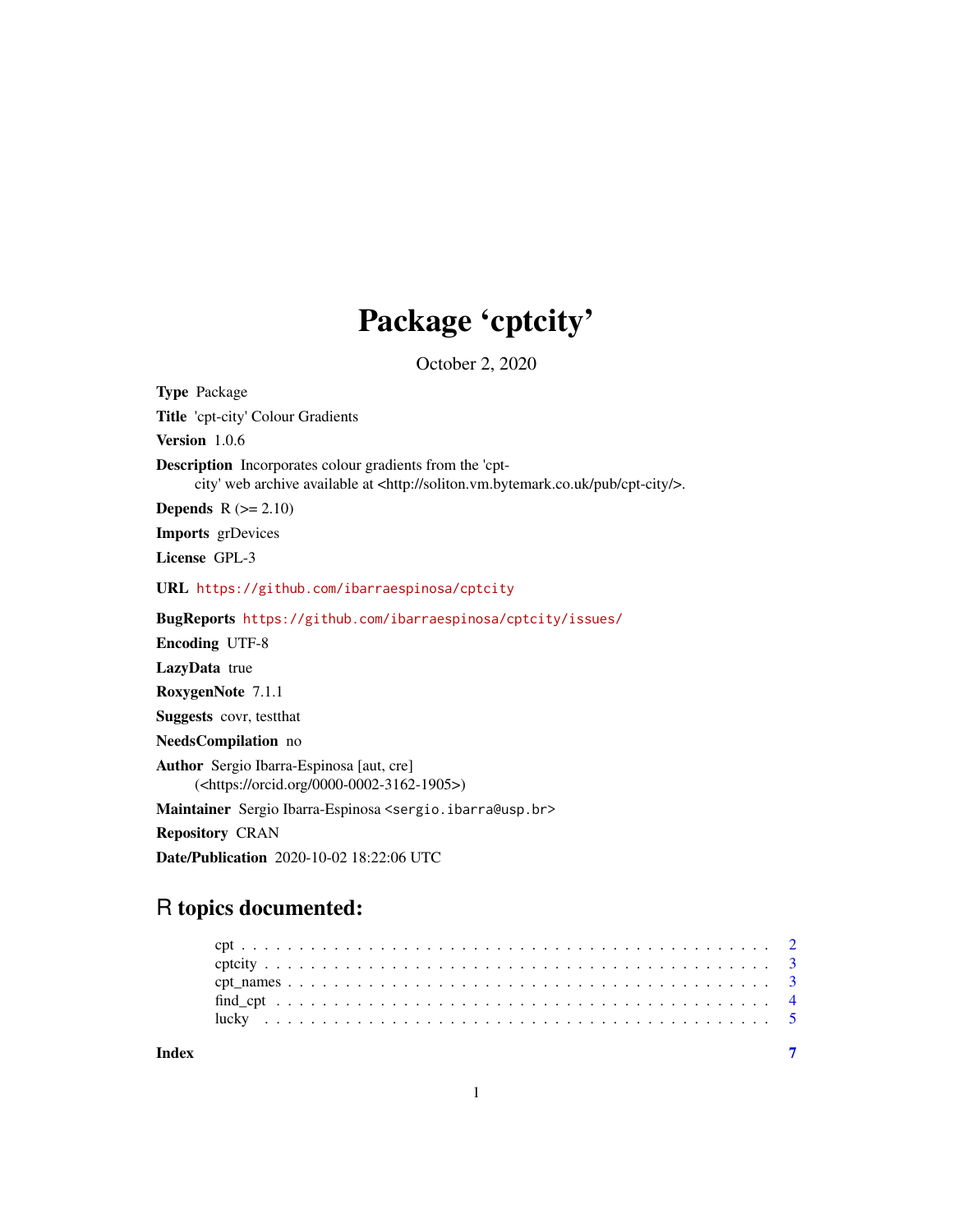#### <span id="page-1-1"></span><span id="page-1-0"></span>Description

This function return a collor palette based on the name or position of the palette.

#### Usage

```
cpt(
 pal = "mpl_inferno",
 n = 100,colorRampPalette = FALSE,
 rev = FALSE,
  frgb = rep(1, 3))
```
#### Arguments

| pal              | Palette of colors available or the number of the position                                 |
|------------------|-------------------------------------------------------------------------------------------|
| n                | integer; number of colors                                                                 |
| colorRampPalette |                                                                                           |
|                  | Logical; to be used in sf and mapview.                                                    |
| rev              | Logical; to internally revert order of rgb color vectors.                                 |
| frgb             | Numeric; vector of 3 to change internal rgb composition. The order is red, green,<br>blue |

#### Details

The cpt-city web archive comes from: http://soliton.vm.bytemark.co.uk/pub/cpt-city/index.html

#### Value

A colour palette function.

#### Examples

```
{
library(cptcity)
image(matrix(1:100), col = cpt(pal = "mpl_inferno"))find_cpt("temperature")
image(matrix(1:100), col = cpt("idv_temperature"))
image(matrix(1:100), col = cpt("idv_temperature", rev = TRUE))
# now you can select more than one palette!!!
image(matrix(1:100),
     col = cpt(pal = c("idv_temperature","arendal_temperature"),
```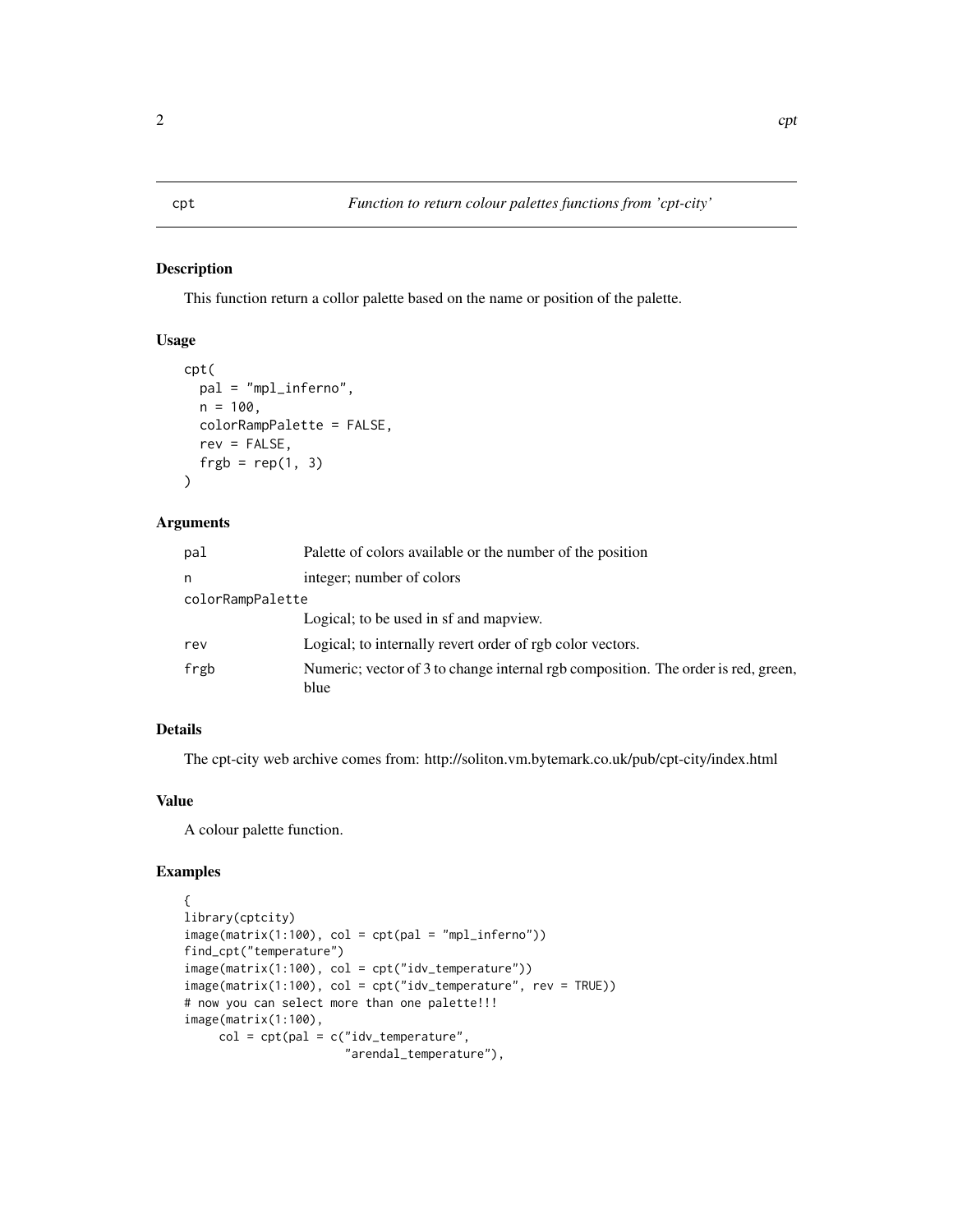<span id="page-2-0"></span>cptcity 3

```
rev = TRUE))
## Not run:
# Do not run
library(ggplot2)
ggplot(faithfuld, aes(waiting, eruptions)) +
geom_raster(aes(fill = density))
ggplot(faithfuld, aes(waiting, eruptions)) +
geom_raster(aes(fill = density)) +
scale_fill_gradientn(colours = cpt(n = 100))
## End(Not run)
}
```
cptcity *A package to return colour gradients from CPTCITY*

#### Description

Colour palettes comes from http://soliton.vm.bytemark.co.uk/pub/cpt-city/index.html Rhw function [cpt](#page-1-1) has two arguments n for the numbers and pal for the name or number of the palette:

#### Details

The palettes are available here: http://soliton.vm.bytemark.co.uk/pub/cpt-city/index.html

cpt\_names *Names of the 7140 color gradients of cptcity R Package*

#### Description

This dataset os a vector with al the names of the gradients of the archive cptcity (http://soliton.vm.bytemark.co.uk/pub/cptcity/) availale in this package. Please, read the documentation of each color gradient in the web page shown above.

#### Usage

data(cpt\_names)

#### Format

A vector with the 7140 names of the color gradients

#### Source

<http://soliton.vm.bytemark.co.uk/pub/cpt-city/>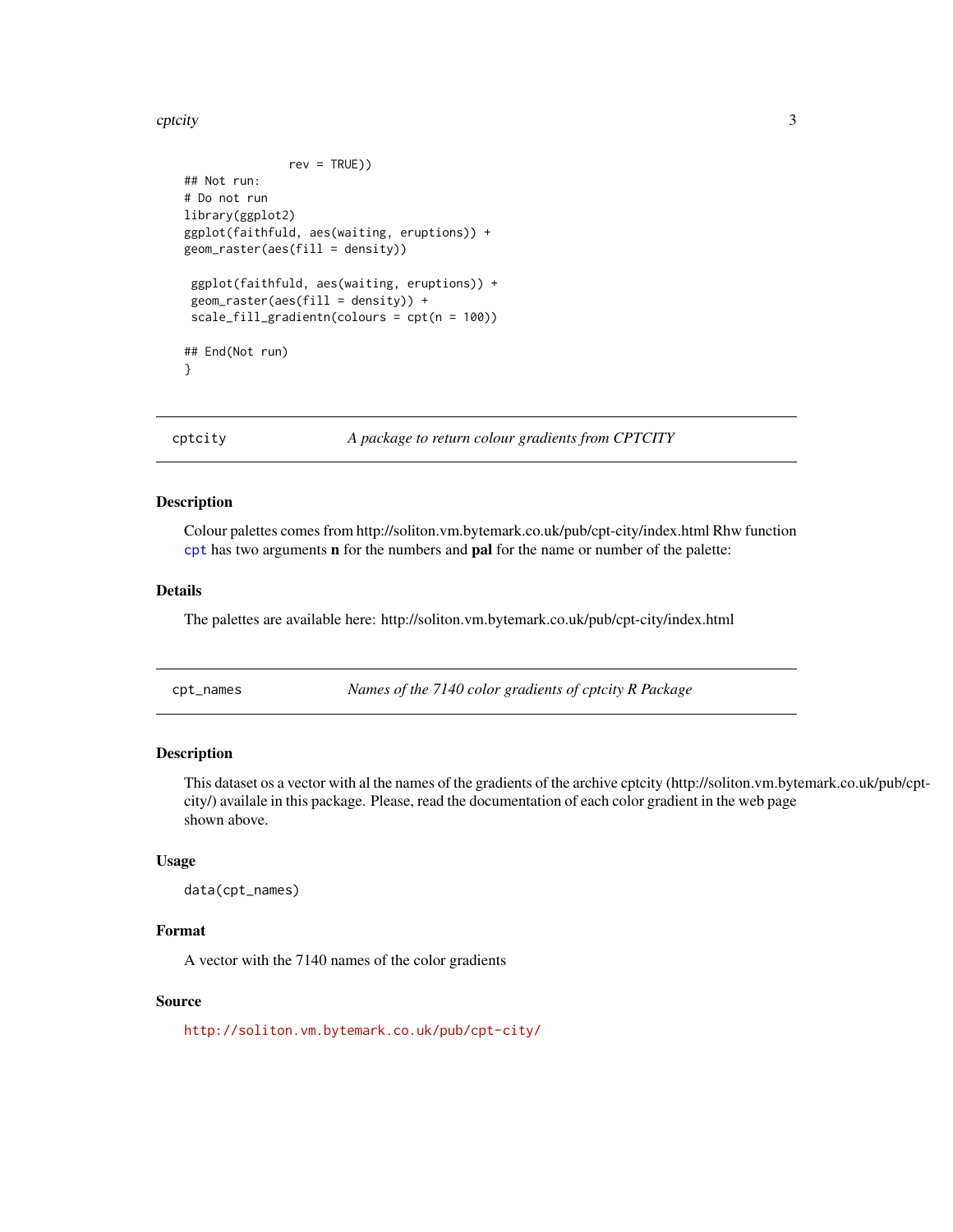<span id="page-3-1"></span><span id="page-3-0"></span>

#### Description

[find\\_cpt](#page-3-1) returns the name of the colour gradient that satisfy the search. It is a searcher. It is a mini mini mini google.

#### Usage

find\_cpt(name)

#### Arguments

name character; Word to be searched among the names of the cpt gradients.

#### Value

names that satisfy the search.

#### Note

This functions runs grep.

#### Examples

```
{
library(cptcity)
find_cpt("temperature")
image(matrix(1:100), col = cpt("idv_temperature"))
## Not run:
library(cptcity)
# Do not run
# data names_cpt lazy loaded, already in environment
library(ggplot2)
ggplot(faithfuld, aes(waiting, eruptions)) +
geom_raster(aes(fill = density))
find_cpt("radar")
ggplot(faithfuld, aes(waiting, eruptions)) +
geom_raster(aes(fill = density)) +
scale_fill_gradientn(colours = cpt(n = 10, "ncl_radar"))
find_cpt("rain")
ggplot(faithfuld, aes(waiting, eruptions)) +
geom_raster(aes(fill = density)) +
scale_fill_gradientn(colours = cpt(pal = "pj_1_a_rainbow"))
## End(Not run)
}
```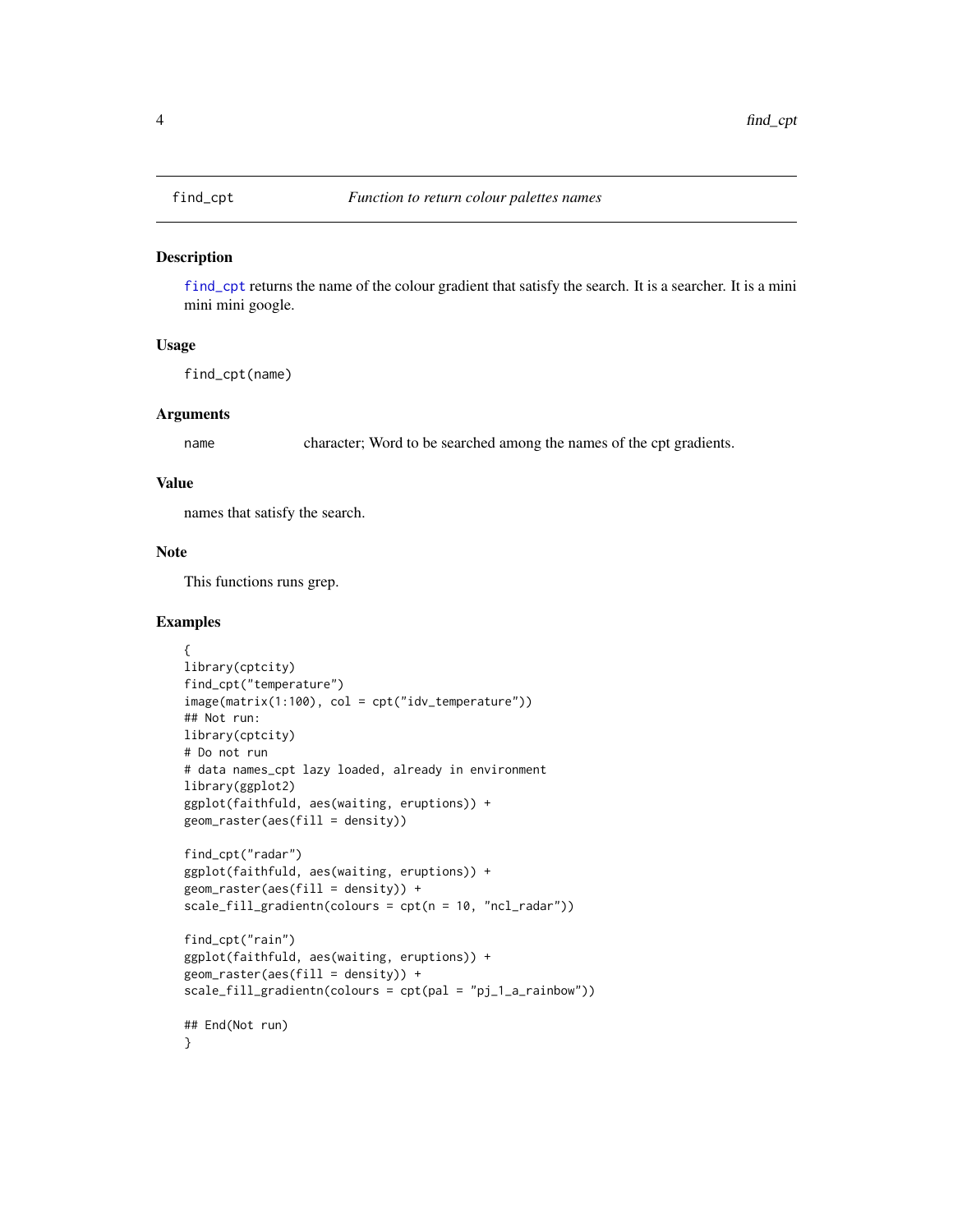<span id="page-4-0"></span>

#### Description

Based on "I'm Feeling Lucky" from Google. As this package includes 7140 colour gradients, it might be hard to find the 'right'

#### Usage

```
lucky(
  n = 100,
  colorRampPalette = FALSE,
  rev = FALSE,
  message = TRUE,
  nseed,
  frgb = rep(1, 3)\mathcal{E}
```
#### Arguments

| n                | integer; number of colors                                                                |
|------------------|------------------------------------------------------------------------------------------|
| colorRampPalette |                                                                                          |
|                  | Logical; to be used in sf and mapview.                                                   |
| rev              | Logical; to internally revert order of rgb color vectors.                                |
| message          | Logical; for printing or not the name of the colour gradient                             |
| nseed            | integer; for reproducing the same colour gradient. See set. seed                         |
| frgb             | Numeric; vector of 3 to change internal rgb composition The order is red, green,<br>blue |

#### Details

The cpt-city web archive comes from: http://soliton.vm.bytemark.co.uk/pub/cpt-city/index.html

#### Value

A RANDOM colour palette function including name of the colour gradient and number.

#### Examples

```
{
library(cptcity)
image(matrix(1:100), col = lucky())image(matrix(1:100), col = lucky())image(matrix(1:100), col = lucky())image(matrix(1:100), col = lucky())image(matrix(1:100), col = lucky())
```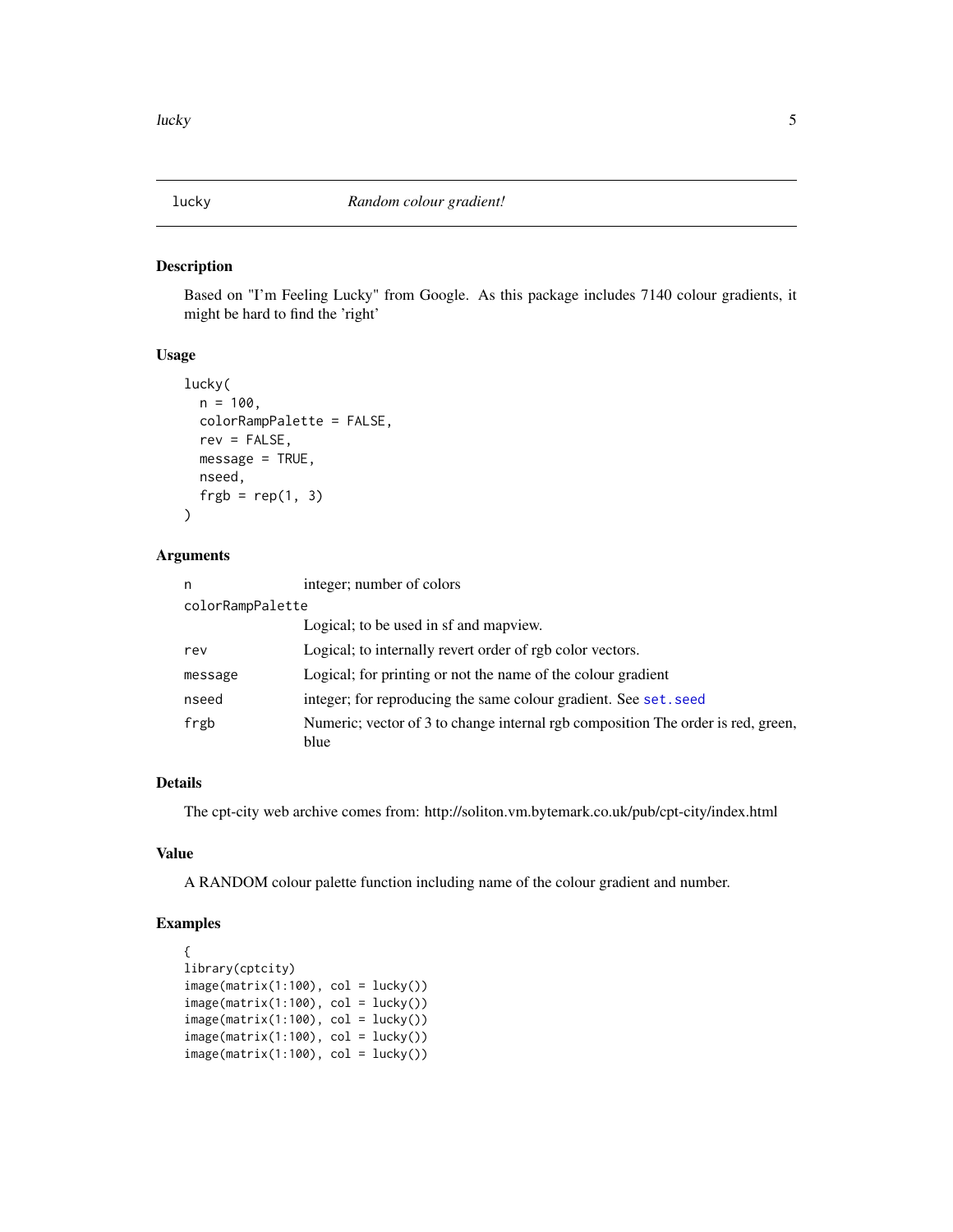6 lucky and the state of the state of the state of the state of the state of the state of the state of the state of the state of the state of the state of the state of the state of the state of the state of the state of th

```
image(matrix(1:100), col = lucky(rev = TRUE))image(matrix(1:100), col = lucky(nseed = 1))}
```